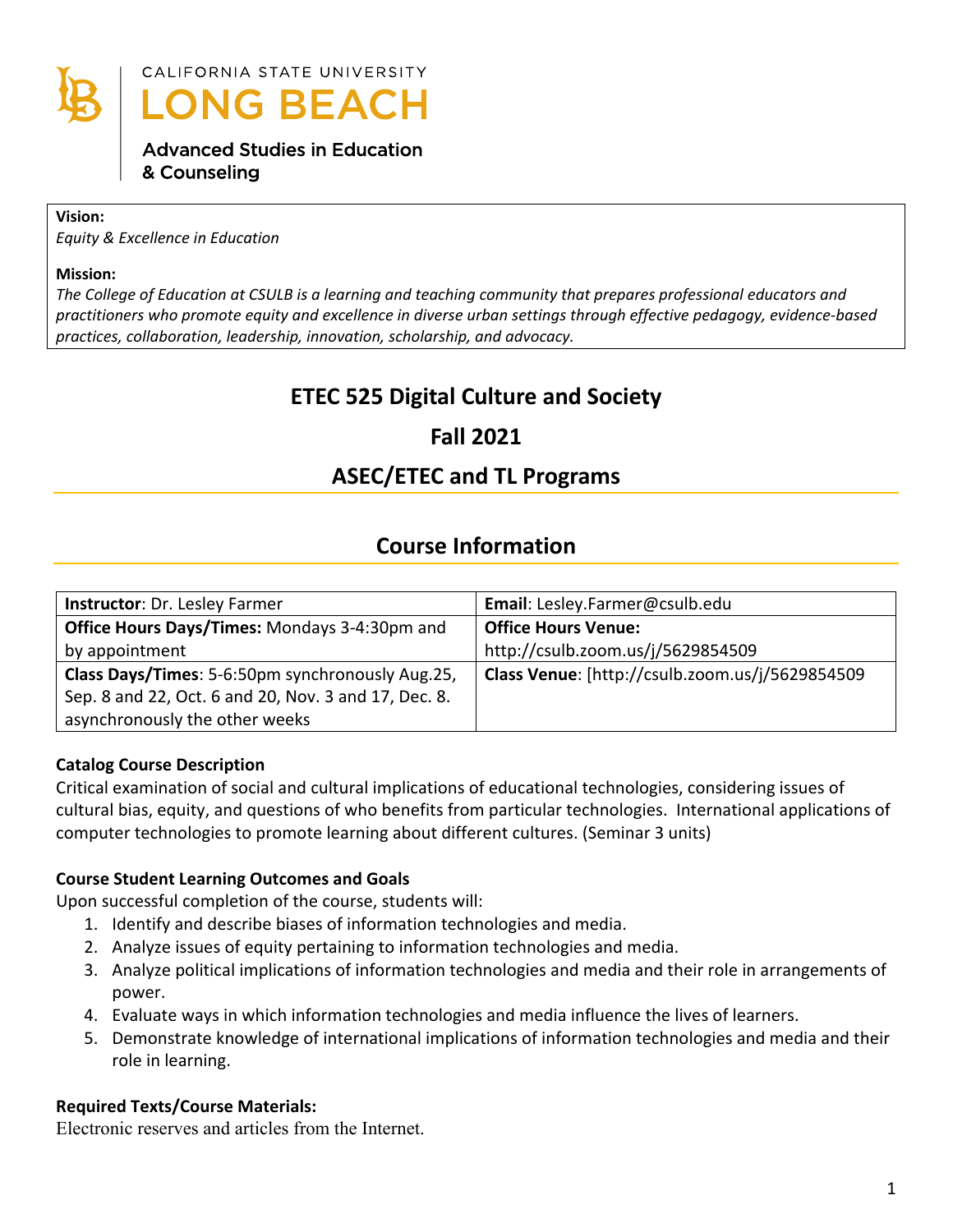For ereserves, go to [https://csulb.libguides.com/er.php?course\\_id=31867](https://csulb.libguides.com/er.php?course_id=31867) .Log into the library with your student account. Then search for ETEC 525 and type in the password etec525 Computer with webcam and microphone

## **About This Course/Teaching Philosophy/What to Expect**

COURSE CONTENT: This course examines various relationships between information technology/ media factors and society/culture. How does these factor impact users (especially youth), globalization, politics, education, equity, and ethics? These is lots of reading, viewing, and discussion. You will also plan and conduct a significant action research or global learning project.

LOGISTICS: We meet Wednesdays starting August 25 5-6:50pm online at http://csulb.zoom.us/j/5629854509. We'll meet synchronously/in real time online 8 times; the other weeks you'll have online work including asynchronous group discussions. Most assignments will be due by Tuesdays 11 Pacific time, and may require peer review/participation so try to submit your initial work before the deadline.

RESOURCES: The course is pretty well set, but additional material may be added as new developments in technology and media emerge. There is no textbook, but each one of you will read a relevant book. You have lots of readings (and some videos), which will be available in the content area, hyperlinked, available from the CSULB's ereserves (https://csulb.libguides.com/er.php?course\_id=31867 ) or library databases.

And big picture: Here are the ETEC/TL program standards.

- Apply instructional design principles to design and develop instructional materials.
- Synthesize leadership principles within the practice of information and educational technology.
- Locate, assess, and apply online resources to create learning experiences.
- Apply knowledge of multicultural, ethical, and legal issues pertaining to using educational technologies and communication within the global community. This standard is the focus of ETEC 525
- Integrate theoretical perspectives to review, interpret, and apply research in educational technologies.
- Demonstrate effective written, electronic, and oral communications that reflect critical thinking and information literacy.
- Teacher librarians also need to be able to organize information and promote reading.

## **Mode of Delivery and Technical Requirements**

This course is conducted entirely through Alternative Modes of Instruction, using both synchronous online and asynchronous learning. Students will access the course material and activities on [BeachBoard](https://bbcsulb.desire2learn.com/d2l/home) and are required to participate in synchronous class meetings via [Zoom.](https://csulb.zoom.us/meeting) All students must have access to a computer or other device with Internet functionality to access BeachBoard and Zoom, participate in class activities, and complete assignments. Students must also have access to Internet sufficient to interact in synchronous online class meetings, including some kind of voice input (and hopefully webcam).

Students who experience unexpected technical issues for an online class session or assignment will be provided with the opportunity to make up missed work. Students who experience technical issues during a synchronous online meeting or with an assignment should email me as soon as possible to let me know.

To access this course on [BeachBoard](https://bbcsulb.desire2learn.com/d2l/home) and [Zoom,](https://csulb.zoom.us/meeting) students will need access to the Internet and a supported web browser (Safari, Google Chrome or Firefox). Log in to [BeachBoard](https://bbcsulb.desire2learn.com/) with your CSULB Campus ID and BeachID password. Once logged in, you will see the course listed in the My Courses widget; click on the title to access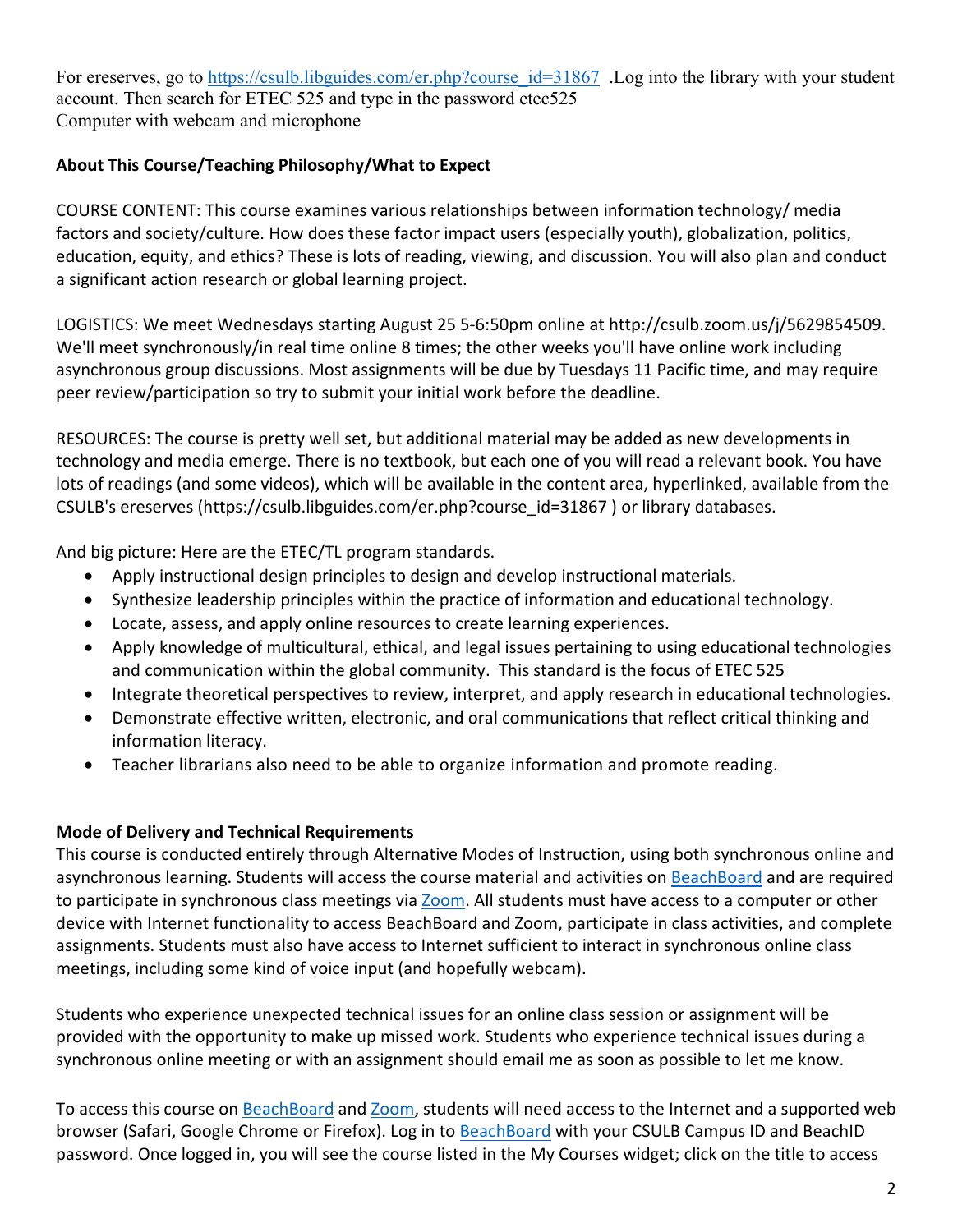the course. To access Zoom, first [install the latest version](https://zoom.us/download) of the Zoom app on your device. Use the link provided and/or sign in using your CSULB Campus ID and BeachID password via Single Sign On to create or join a Zoom session. If students need technical assistance during the course or would like to report a technical issue with BeachBoard or Zoom, they should contact the [Technology Help Desk.](https://www.csulb.edu/academic-technology-services/academic-technology-resources-for-students) The university provides a variety of [technology resources](https://www.csulb.edu/academic-technology-services/academic-technology-resources-for-students) to students.

## **Course Communication and Zoom Etiquette**

We will use BeachBoard to make announcements, communicate information, post assignments and corresponding due dates, and discuss course-related topics. Please note: It is the student's responsibility to check BeachBoard a minimum of once per week, as it will contain important information about upcoming class assignments, activities, and other elements of the course. Students should also be sure to check their CSULB email accounts a minimum of once per week to receive important communications about the course from the instructor or other enrolled students. Students should also review the Office of Student Conduct and Ethical Development's [Zoom Etiquette for Students @ the Beach.](https://www.csulb.edu/sites/default/files/u48211/zoom_etiquette_for_students.pdf)

| Week               | Topics and Readings (readings due the day before class)       | <b>Assignments</b>           |  |
|--------------------|---------------------------------------------------------------|------------------------------|--|
|                    |                                                               | <b>Due Dates/Deadlines</b>   |  |
| 1 Aug. 25 S        | Introduction: Postmen, facilitation guides                    | Plagiarism quiz: Sep. 1      |  |
| 2 Sep. 2 A         | Youth use: Common Sense Media, boyd, 1 source                 | Online discussion: Sep. 7    |  |
| 3 Sep. 8 S         | Globalization: Friedman, WorldSavvy, OECD, video              | Project topic: Sep. 14       |  |
| 4 Sep. 15 A        | Culture: Olson, Bowers, culture assessment                    | Online discussion: Sep. 21   |  |
| 5 Sep. 22 S        | Politics: Winner, 1 source                                    | Project plan: Sep. 28        |  |
| 6 Sep. 29 A        | Social knowing: Shirky, Weinberger, Ford/Surowiecki, Farmer,  | Online discussion: Oct. 2    |  |
|                    | 1 source                                                      |                              |  |
| 7 Oct. 6 S         | Education: Cuban, video, 1 source                             |                              |  |
| 8 Oct. 13 A        | Gender: Drabowics, Lou et al., 1 source                       | Online discussion: Oct. 19   |  |
| 9 Oct. 20 S        | Equity: Collin, video, 1 source                               |                              |  |
| 10 Oct. 27 A       | Identity management: Palfrey/Gasser, Turkle, Palmer, 1 source | Online discussion: Nov. 2    |  |
| 11 Nov. 3 S        | Ethics: Rodriquez, Greenwald, ALA, USDE, 3 sources            |                              |  |
| 12 Nov. 10 A       | Artificial intelligence: Berreby, 2 sources                   | Online discussion: Nov. 16   |  |
|                    |                                                               | Project draft: Nov. 16       |  |
| 13 Nov. 17 S       | Futures: videos, EduCause                                     | Project draft feedback: Nov. |  |
|                    |                                                               | 23                           |  |
| 14 Nov. 24         | Thanksgiving week                                             | Project poster: Nov. 30      |  |
| 15 Dec. 1          | Finalize project                                              | Poster feedback: Dec. 7      |  |
|                    |                                                               | Project final work: Dec. 7   |  |
| 16 Dec. 8 S        | Final exam review: Oliver                                     |                              |  |
| <b>Finals Week</b> |                                                               | Final exam: Dec. 15          |  |

#### **Course Schedule (A=asynchronous; S=synchronous)**

## **Course Evaluation Components and Grading**

## **Evaluation Components**

The assignments, points and due dates are noted above. Details about each assignment is located in the week's module. Most assignments are group discussions/ presentations or require a response to a peer's work. The main project consists of an action plan or global learning project. The weekly assignments are due by Tuesday evening, usually posted on the course discussion board, so the class can benefit from each other's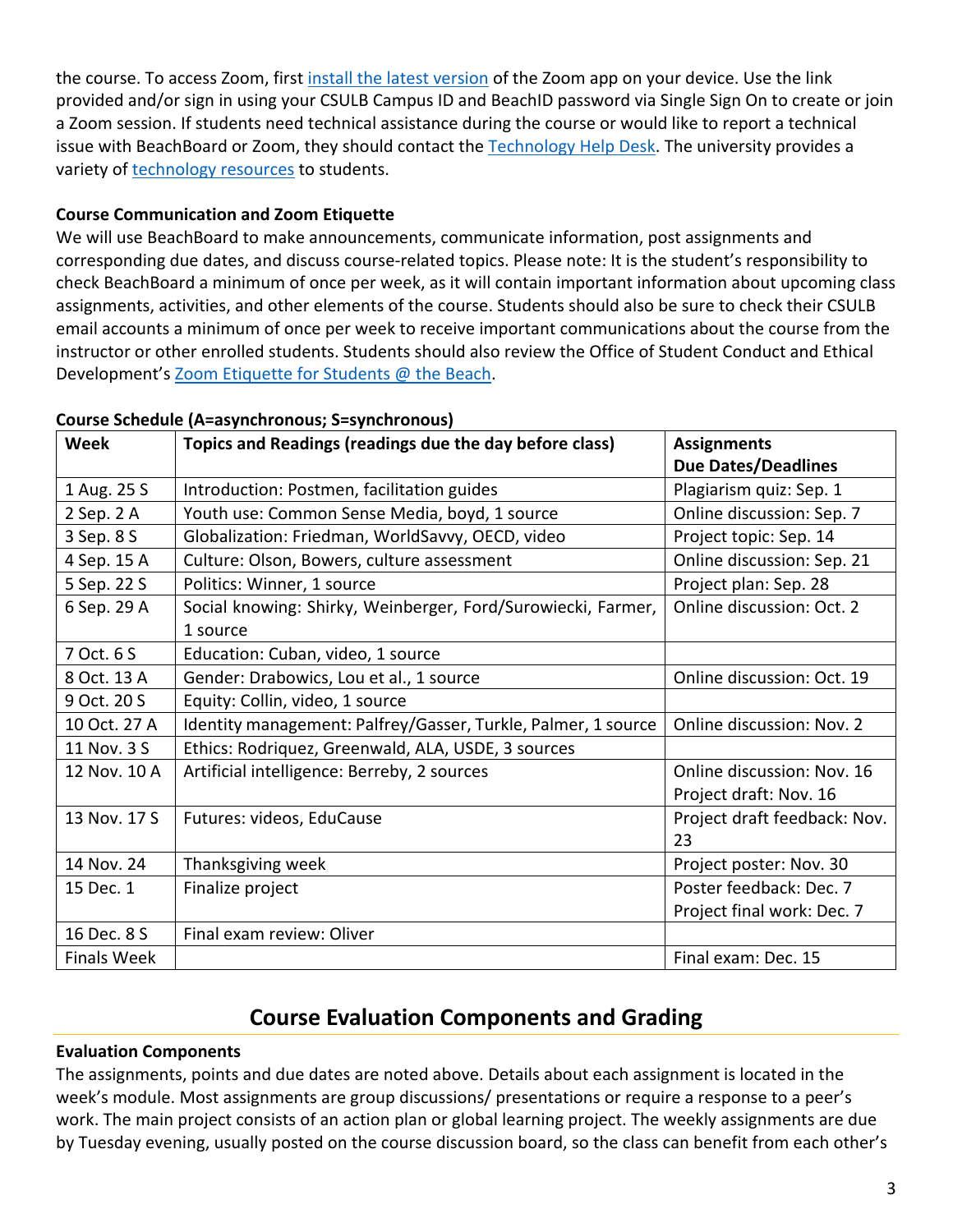knowledge. Note that the number of points usually reflects the time it takes to do the assignment – and its value.

## **Course Grading**

Points are determined based on accuracy, thoroughness, clarity, attention to detail, alignment with assignment, and insight. A and B work should be of graduate study quality. Students are expected to participate online as appropriate, including all class activities. Until the last two weeks of the course, students may resubmit an assignment worth more than 25 points within one week of its grading for a maximum of 90% points upon review. Students are strongly encouraged to review any provided grading rubrics/scoring guides prior to submission of assignments; they may also request feedback on work submitted up to 48 hours before an assignment is due; feedback will be provided within 24 hours.

## **Grading Scale**

| <b>Letter Grade</b> | Percentage    |  |
|---------------------|---------------|--|
|                     | 90-100%       |  |
| R                   | 80-89%        |  |
| C                   | 70-79%        |  |
| D                   | 60-69%        |  |
|                     | 59% and below |  |

## **Evaluation Components and Weight (Sample)**

| <b>Evaluation Component</b>                                | <b>Points</b> | Weight |
|------------------------------------------------------------|---------------|--------|
| 1. Participation in Electronic Discussions (5 points each) | 30            | 17%    |
| 2. Facilitation and Analysis of Electronic Discussion      | 10            | 6%     |
| 3. Plagiarism quiz                                         | 5             | 3%     |
| 4. Group book presentation                                 | 20            | 11%    |
| 5. Class participation/discussion (5 points/class)         | 40            | 22%    |
| Action research or global learning project                 | 60            | 33%    |
| <b>Final Exam</b>                                          | 15            | 8%     |
| <b>Total</b>                                               | 180           | 100%   |

## **Course Policies**

## **Attendance and Participation**

Attendance (e.g., being present for all synchronous class sessions) and active participation are essential to your success in this class. Asynchronous participation in BeachBoard discussions is also required. Participation is 17% of your grade and will be monitored both through attendance at Zoom sessions and through entries in the online discussion board via BeachBoard. Non-participation in either synchronous or asynchronous aspects of the course will negatively impact your grade.

## **Late Work/Make-up Policy**

All assignments must be submitted by their due date; late submissions will be given fewer points. In case of technology problems, students may fax (562.985.4534) in work within 24 hours.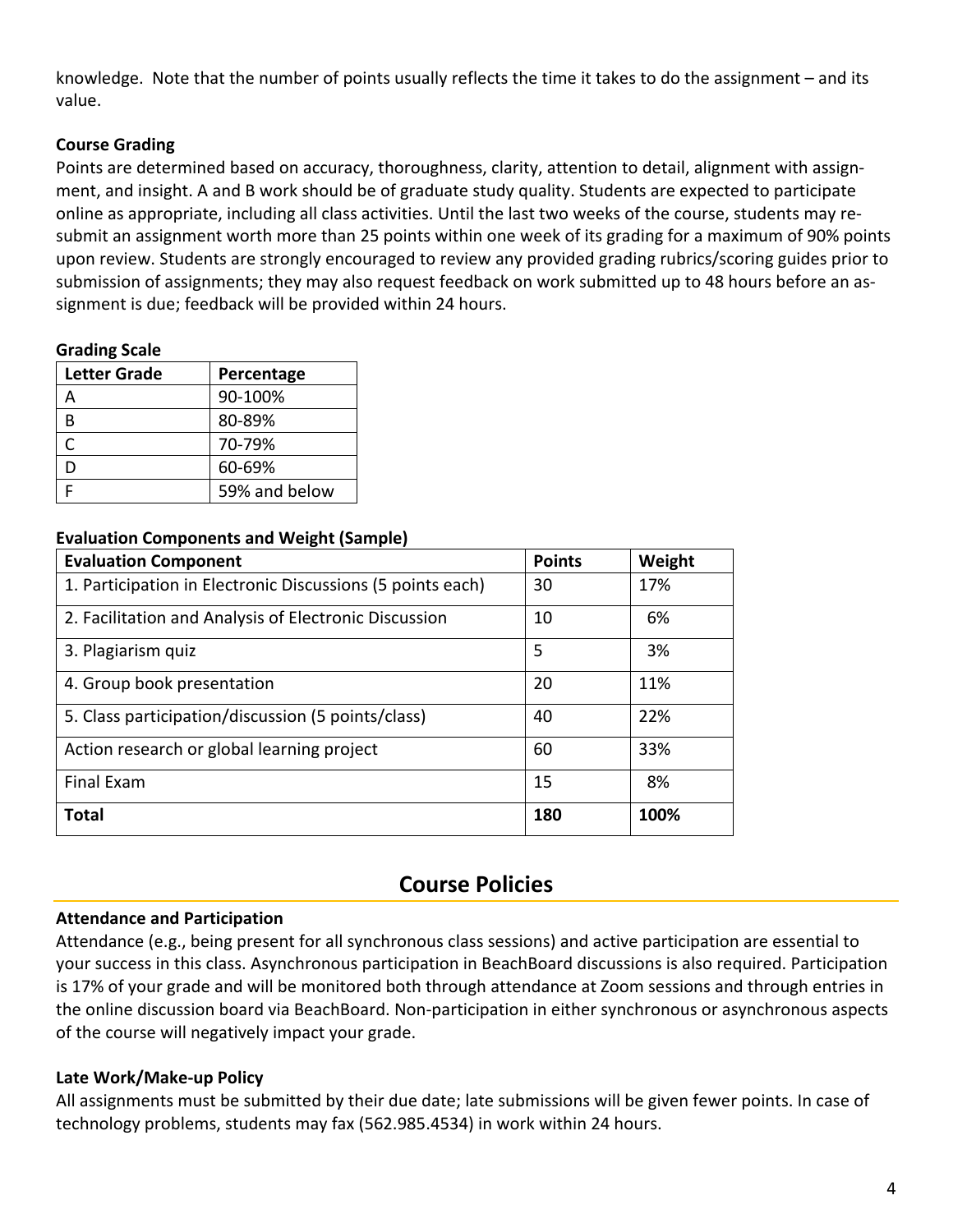## **Plagiarism/Academic Integrity Policy**

There is zero tolerance for cheating, plagiarism, or any other violation of academic integrity in this course. Work submitted is assumed to be original unless your source material is documented using proper citations. Using the ideas or words of another person, even a peer or a web site, as if it were your own, constitutes plagiarism. It is your responsibility to review the University policy on [Academic Integrity](https://www.csulb.edu/academic-senate/policy-academic-integrity-regarding-cheating-and-plagiarism) that governs your participation in courses at CSULB.

## **University Withdrawal Policy**

Class withdrawals during the final 3 weeks of instruction are not permitted except for a very serious and compelling reason such as accident or serious injury that is clearly beyond the student's control and the assignment of an Incomplete grade is inappropriate (see [Grades\)](http://www.csulb.edu/depts/enrollment/student_academic_records/grading.html). Application for withdrawal from CSULB or from a class must be filed by the student [online,](https://www.csulb.edu/student-records/dropping-and-withdrawing) whether or not the student has ever attended the class; otherwise, the student will receive a grade of "WU" (unauthorized withdrawal) in the course. View the CSULB guidelines on [Dropping and Withdrawal](https://www.csulb.edu/student-records/dropping-and-withdrawing#:%7E:text=Policy,after%20separation%20from%20the%20university.) for more detailed information.

## **Special Needs Accommodations**

Students with disabilities who require reasonable academic accommodations are strongly encouraged to register with the Bob Murphy Access Center (BMAC) each semester. Students must submit supporting disability documentation to BMAC and provide faculty of any BMAC verification of accommodations as early in the semester as possible. BMAC is located in the Student Success Center, Room 110 and may also be reached by phone at (562) 985-5401 or via email at [bmac@csulb.edu.](mailto:bmac@csulb.edu)

If you should have specific requests for in-person courses related to COVID-19, please contact BMAC at **[bmac@csulb.edu](mailto:bmac@csulb.edu)** for reasonable accommodations.

## **College of Education Expectations for Professional Conduct**

Professional conduct and ethical dispositions are expected of all CED students at all stages of program participation including: advising, coursework, clinical/field practice, and extra-curricular activities in face-toface, hybrid and online/virtual learning environments.

According to the [CSULB-CED Student Professional Conduct Policy,](https://www.csulb.edu/sites/default/files/u48211/final-ced_student_professional_conduct_policy-1-2021.pdf) CED students are expected to:

- 1. Act to benefit all individuals and communities by promoting the physical and psychological safety of others. Do no harm.
- 2. Abide by the mission, policies, procedures, safety regulations, and standards of professionalism of partnering institutions (e.g., schools, clinics, colleges, community organizations) when engaged in clinical or field practice.
- 3. Demonstrate cultural competence and responsiveness in honoring and respecting multiple perspectives, identities, and lived experiences of others in diverse classroom and clinical settings.
- 4. Monitor professional integrity by engaging in self-reflective practice and acknowledging the consequences of one's own actions or inactions on others.
- 5. Maintain essential collegial behaviors and ethical obligations delineated in standards of professional practice by accrediting organizations and professional associations in one's field of practice, including but not limited to the California Commission on Teacher Credentialing and other associations noted in the appendices to this document.

All students are asked to sign an acknowledgement indicating their awareness of the above standards for professionalism. CED students also must adhere to CSULB's Rules and Regulations and student conduct codes enforced by the CSULB Office of Student Conduct & Ethical Development, as well as to college, department,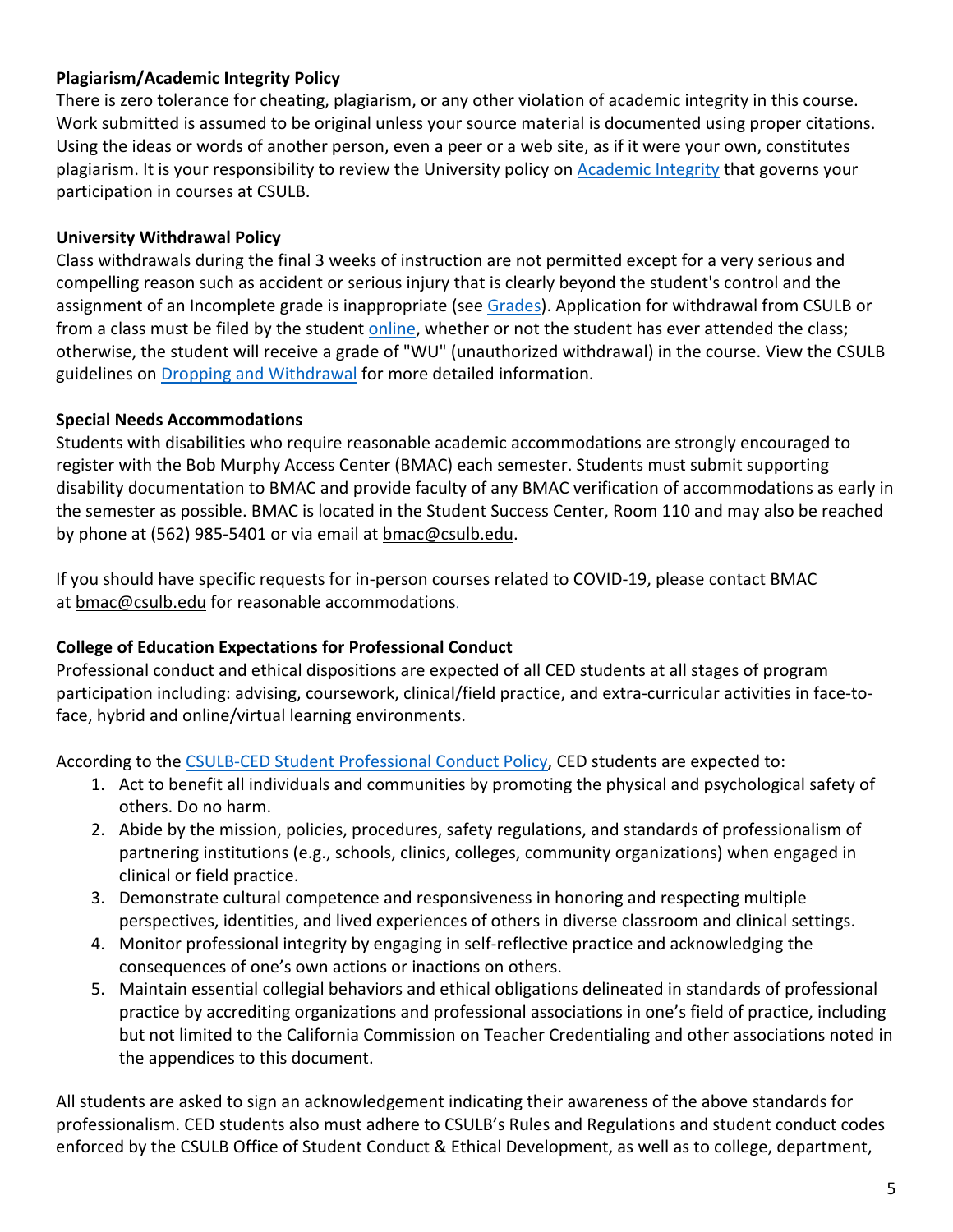and program policies. If deemed necessary, reports of discriminatory behaviors toward others based on age, culture, national origin, gender, ability, race, religion, or sexual orientation will be referred to the CSULB Office of Equity and Diversity. Observed forms of harassment in physical or digital form may require immediate referral to the CSULB Office of Student Conduct & Ethical Development. Claims of sexual harassment, discrimination, harassment, or retaliation will be reported immediately to the CSULB Office of Equity and Diversity.

# **Additional Information**

## **Sexual Assault, Rape, Dating/Domestic Violence and Stalking**

Title IX prohibits gender discrimination, including sexual harassment and sexual misconduct. If you have experienced sexual harassment, sexual assault, rape, dating/domestic violence, or stalking, the campus confidential Victim's Advocate is available to help. Jaqueline Urtez (e: [advocate@csulb.edu,](mailto:advocate@csulb.edu) p: (562) 985-2668) can provide **free** and **confidential** support, accommodations, and referrals for victims without having to report the assault to campus authorities. While students are welcome to discuss assaults with faculty, both faculty and teaching assistants are mandatory reporters who are required to report all incidents of sexual harassment/misconduct to the Title IX office for follow-up and possible investigation. Students who do wish to report the assault for possible investigation may contact the confidential victim's advocate, who can help them through the reporting process, or they can report the assault directly to the Title IX Office by completing an online reporting form at<https://www.csulb.edu/equity-diversity/title-ix> or contacting the Office of Equity & Diversity at [OED@csulb.edu.](mailto:OED@csulb.edu)

## **Student Support Services**

The Division of Student Affairs curates a full list of student support services on the [Programs and Services](http://web.csulb.edu/divisions/students/programs.html) website. Students are encouraged to reach out for support or to get involved in student programming. Students who are facing challenges resulting in housing and/or food insecurity are urged to contact the [Basic](https://www.csulb.edu/student-affairs/basic-needs-0)  [Needs Program.](https://www.csulb.edu/student-affairs/basic-needs-0) Students may also email [supportingstudents@csulb.edu](mailto:supportingstudents@csulb.edu) or call (562)985-2038*.*

## **Syllabus Changes**

The instructor reserves the right to alter this syllabus and/or the structure of the course, including components of the BeachBoard platform, assignments and deadlines, if situations that arise that necessitate doing so.

#### **Vaccinations**

CSULB requires all students to complete the online vaccine certification by August 23, 2021, and the entire CSU system requires students to be fully vaccinated against COVID-19 by September 30, 2021, unless they have an approved exemption. All members of the campus community have access to an online vaccination certification on the University's single sign-on screen. As part of the certification, you will need to upload proof of having been vaccinated, usually in the form of a JPG or PDF of your immunization card. A screenshot of a digital record is also an option. The form allows you to qualify for a legitimate medical or religious exemption, or you may indicate that you will not access campus facilities this fall. If you have only received the first dose of a two-dose vaccine, you won't be able to submit the certification form yet. As soon as you receive the second dose and your vaccination card is updated, you may then submit the form. If you remain unvaccinated, you will be required to participate in a weekly COVID-19 testing program. See the TESTING area of this website for details.